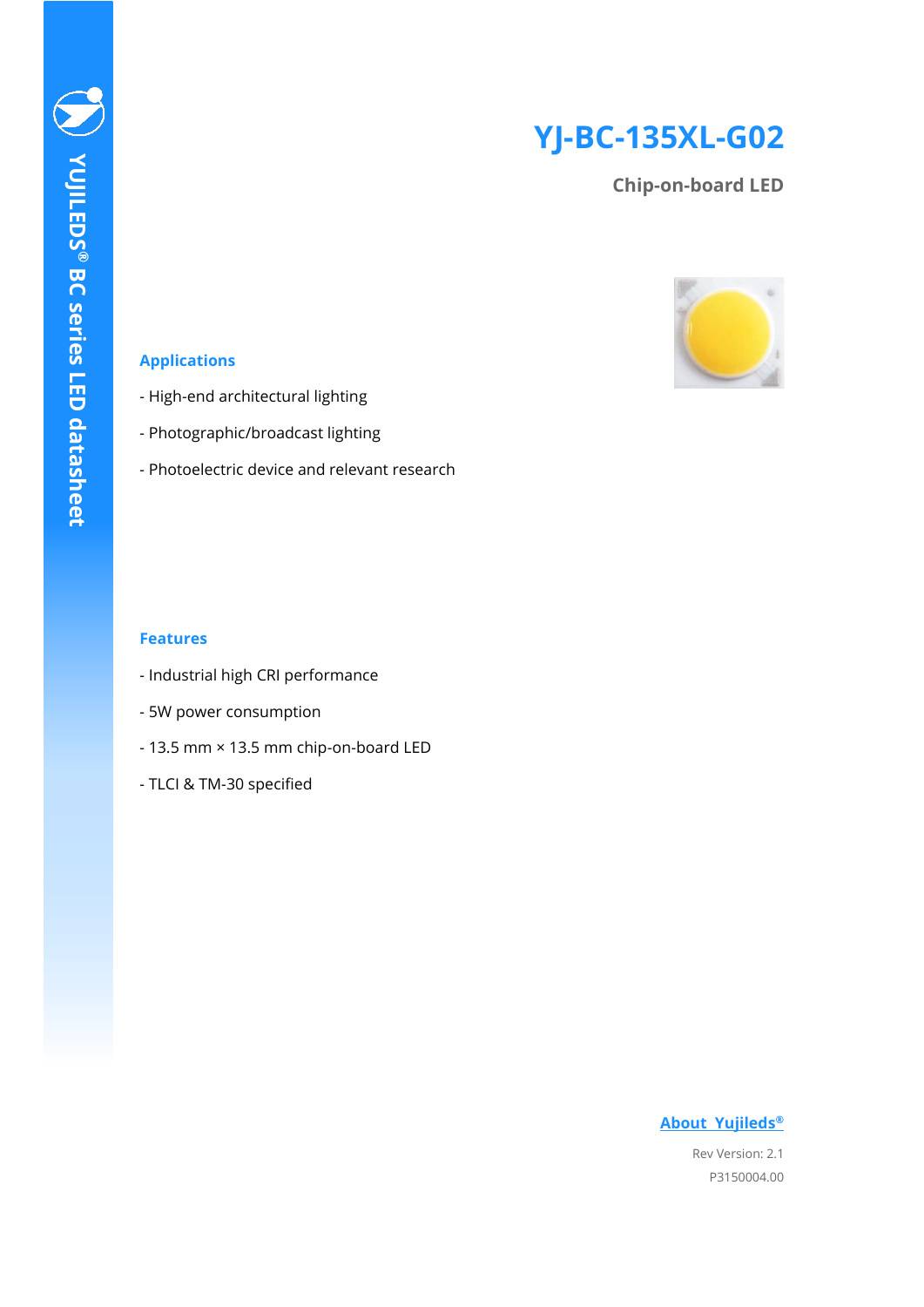# **Table of Contents**

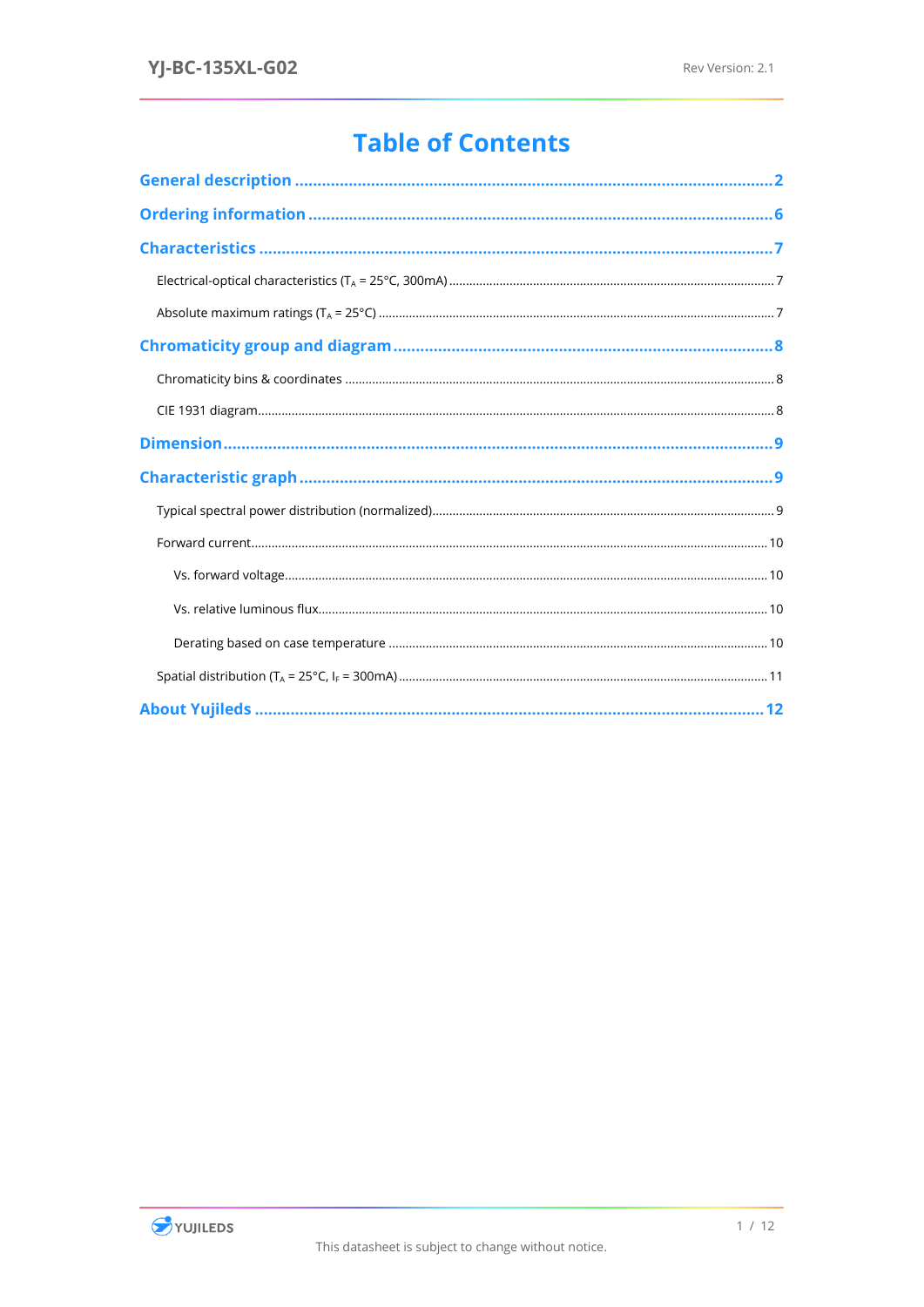### <span id="page-2-0"></span>**General description**

### **Industrial-leading high CRI technology**

Yujileds® BC series LED is based on the efficient blue (typical 450nm) die, mixing with Yuji advanced phosphors and specifically designed spectral recipes. Although there are more and more nominal "high CRI LED" manufacturers on the market, after relevant test and analysis, it is proud to say that Yujileds<sup>®</sup> BC series LED is still one of the top performance product on the global markets. Achieving typical Ra 97 and minimum Ra 95, the stability and consistent quality in mass production are verified by statistical identification.



### **Enhanced CRI R9 technology**



| Light source                    | R9  |
|---------------------------------|-----|
| <b>Halogen (2865K)</b>          | 99  |
| Fluorescent (3000K)             | -27 |
| Standard LED (3000K)            | 13  |
| Yujileds® BC series LED (3000K) | чh  |

The standard CRI Ra is the average score of the first eight Test Color Samples (TCS), where the 9th for saturated red color is missed. However R9 is significantly different for different light sources. In spectral analysis and CRI arithmetic, the integral area between the spectrum and the spectral reflectance response of TCS-9 decides the R9 to a large extent – in other words, how much of TCS-9 spectra reflectance is overlaid in the light source spectrum, that is a key factor.



It is obvious to see from 600nm, which is just the start of red color in the visible spectrum, the TCS-9 spectral reflectance raises sharply, in consequence, if the light source does not have sufficient spectral power distribution in 600nm-800nm, it will be difficult to get a high

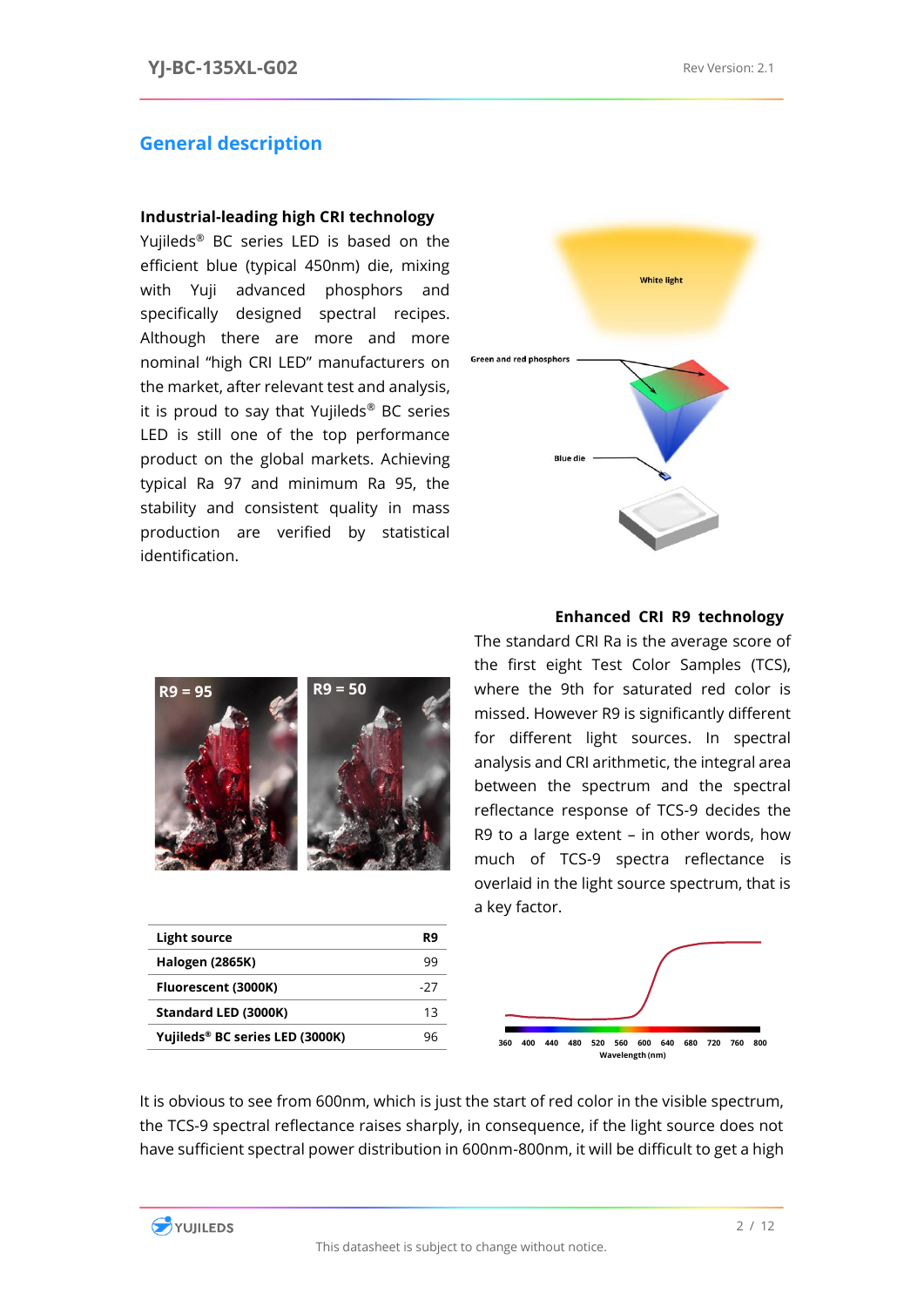R9. The capability of rendering the red color cannot be promised if the red spectrum is missed or not sufficient in the original light. In the comparison of fluorescent and halogen, apparently, halogen offers the richest 600+nm power, while the discrete fluorescent spectrum has limited energy there. Then in this comparison, halogen R9 = 99 but the fluorescent is  $R9 = -27$ . Comparing a standard LED to Yujileds<sup>®</sup> BC series LED at 3000K, although the emission principle is the same, the results present different R9 significantly where the standard LED is R9 = 13 and Yujileds® BC series LED is R9 = 96.

## **Transcend high CRI**

High CRI becomes the tendency for LED products in recent years, and manufacturers start providing "nominal" high CRI LED to the market, however, as the result of a detailed investigation, most manufacturers' high CRI LED are limited in the range of 2700K-5000K, where lower and higher CCTs are missed when applying to more specific applications. Yujileds® BC series LED extends high CRI performance from 1800K to 20000K CCT.



In comparison to a standard LED on the market is generally in the available CCT range of 2700K-6500K, and high CRI LEDs are more limited to fewer options, Yujileds® BC series LED can be extended to 1800K-20000K with the unique phosphor solutions, maintaining the CRI still above 92-97 and excellent spectral qualities. Moreover, looking into the specific Ri in each CCT, the color rendition is well balanced without significant difference, even for the extreme CCTs. Therefore, the CRI is always consistent regardless of what CCT we combine with the BC series LEDs.

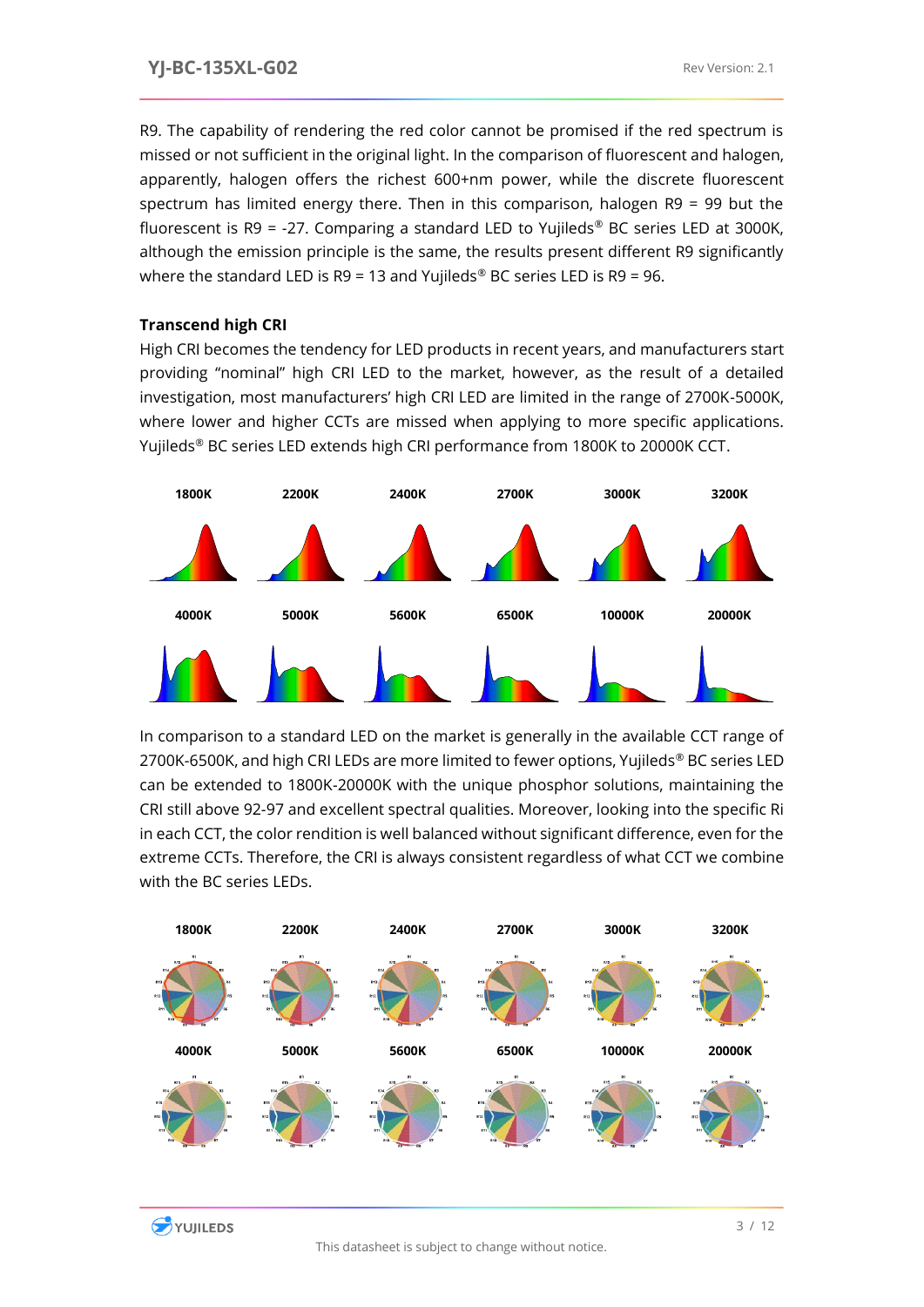### **CRI statistic support - introducing the plot box statistics.**

In actual applications, LED can work individually or as a group on a printed circuit board, therefore the consistent CRI is critical for both. Generally, a manufacturer only provides a typical datasheet or report to infer the overall performance but the risk is that if some LEDs in a batch have worse CRI but the typical report cannot match, especially when the application uses fewer LEDs which means CRI is difficult to be averaged with those higher ones, then the risk falls to the customers' lighting fixture.



#### CRI statistics of Yujileds® BC series LEDs at a broad range of CCT

Understanding the statistical features of LED and processing relevant analysis and control are important in this case, and these are what we do for our BC series LED. We provide the full statistic and data support from the production of 1,000,000pcs of each CCT from 1800K to 20000K, and present all characteristics and guidance for customers to make reliable simulation and prediction accordingly. And from the statistical data, we can also read that the BC series LED perform excellently on the CRI consistency.

The BC series 135XL LED also supports the unique service/certification by Yujileds<sup>®</sup> as described below.



#### **TM-30-18 specification**

The most advanced colorimetric for color rendition, widely recognized as the successor of CRI.



#### **TLCI specification**

Based on the Macbeth ColorChecker, for evaluating the colorimetric quality of the broadcast lighting.



### **SimpleBinning specification**

Simplify the chromaticity binning with TrueChroma data support to provide the most economical, simple, and practical solution to customers.

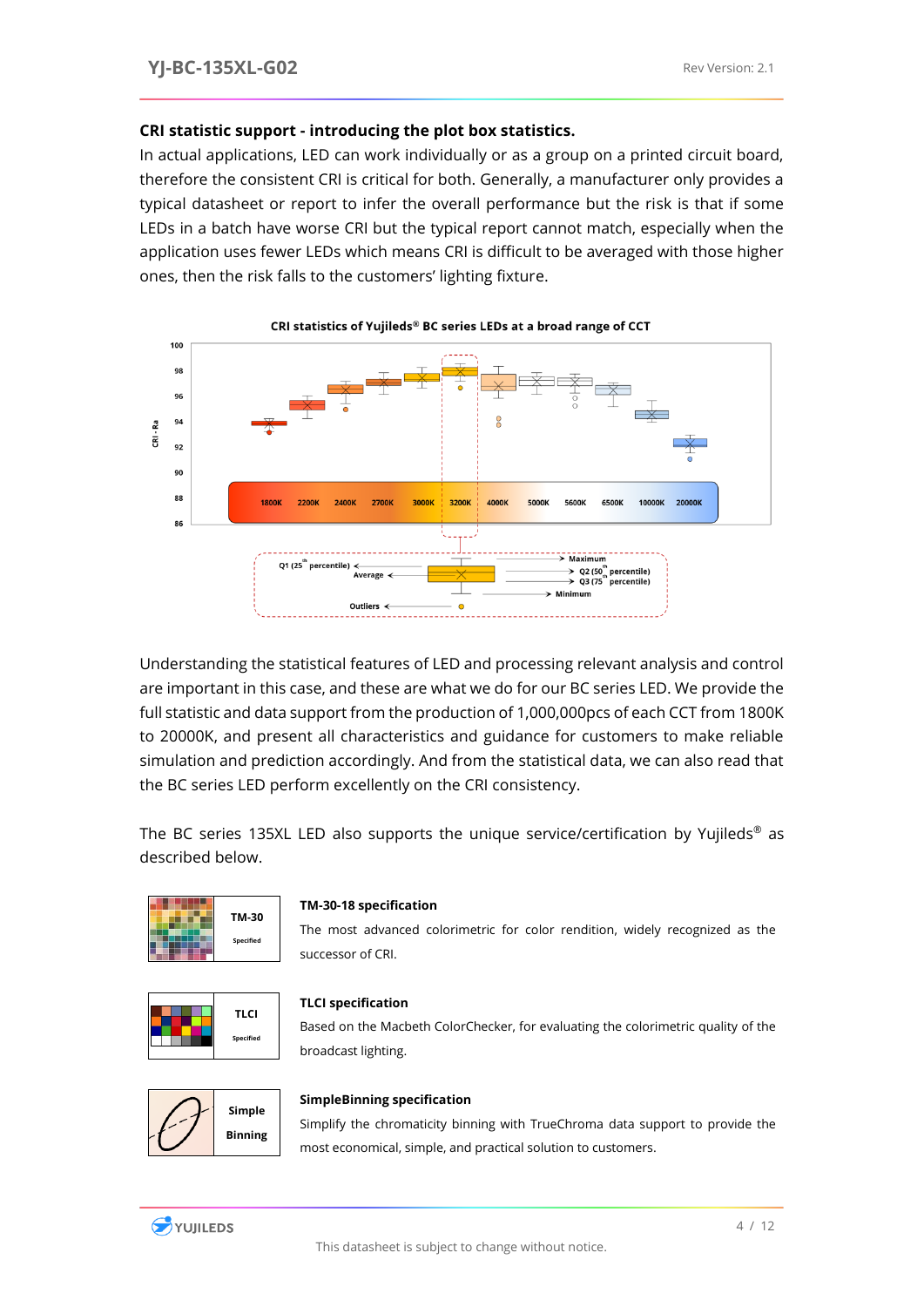

**REACH compliance (Phosphor)**

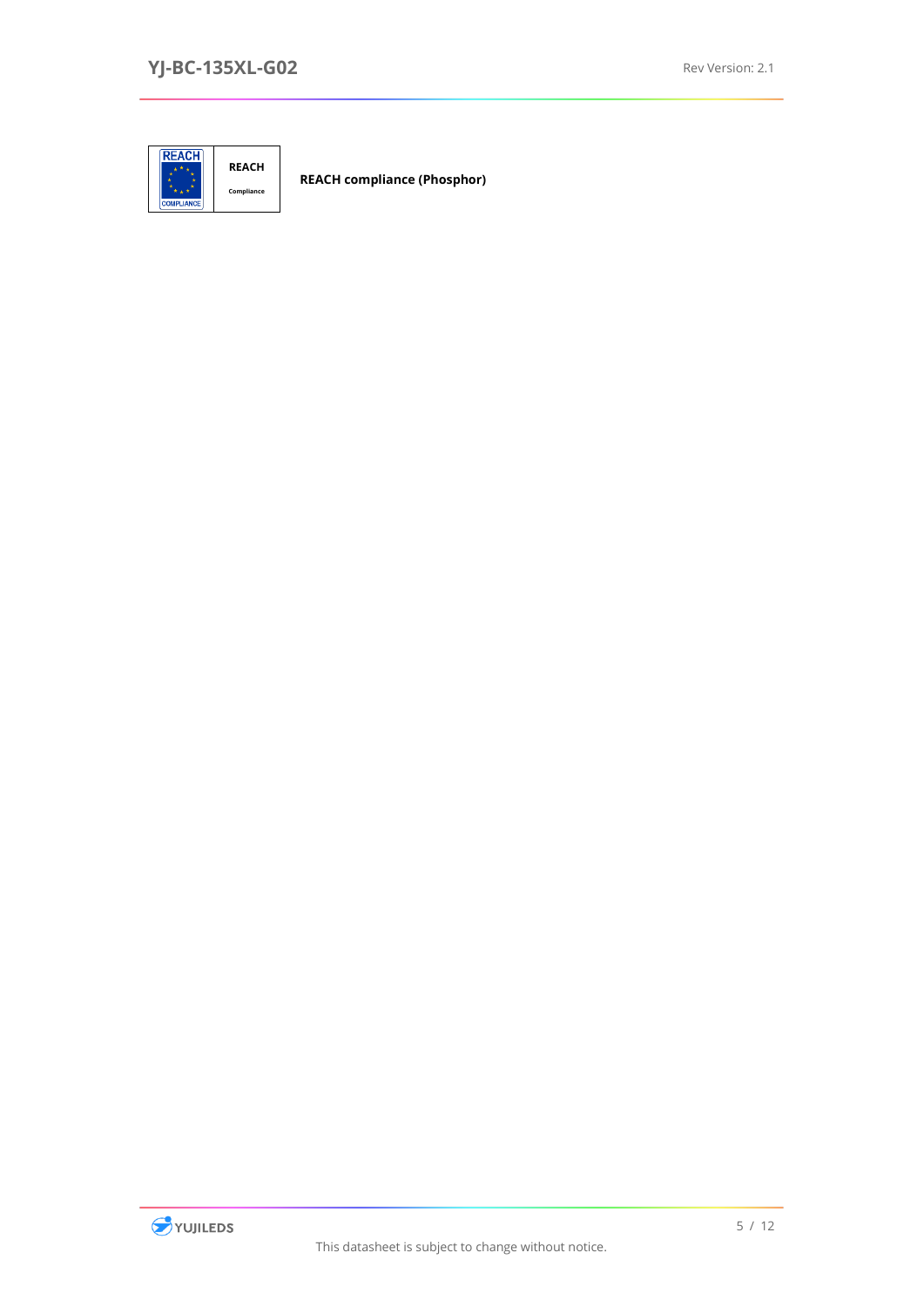# <span id="page-6-0"></span>**Ordering information**

| <b>PART NUMBER</b> | <b>PRODUCT CODE</b> | CCT        | <b>CHROMATICITY BINS</b> |
|--------------------|---------------------|------------|--------------------------|
| YJ-BC-135XL-G03-32 | P3150004.32         | 3200K      | 32L, 32R                 |
| YJ-BC-135XL-G03-56 | P3150004.56         | 5600K      | 56L, 56R                 |
| YJ-BC-135XL-G03-XX | P3150004.XX         | Custom CCT |                          |

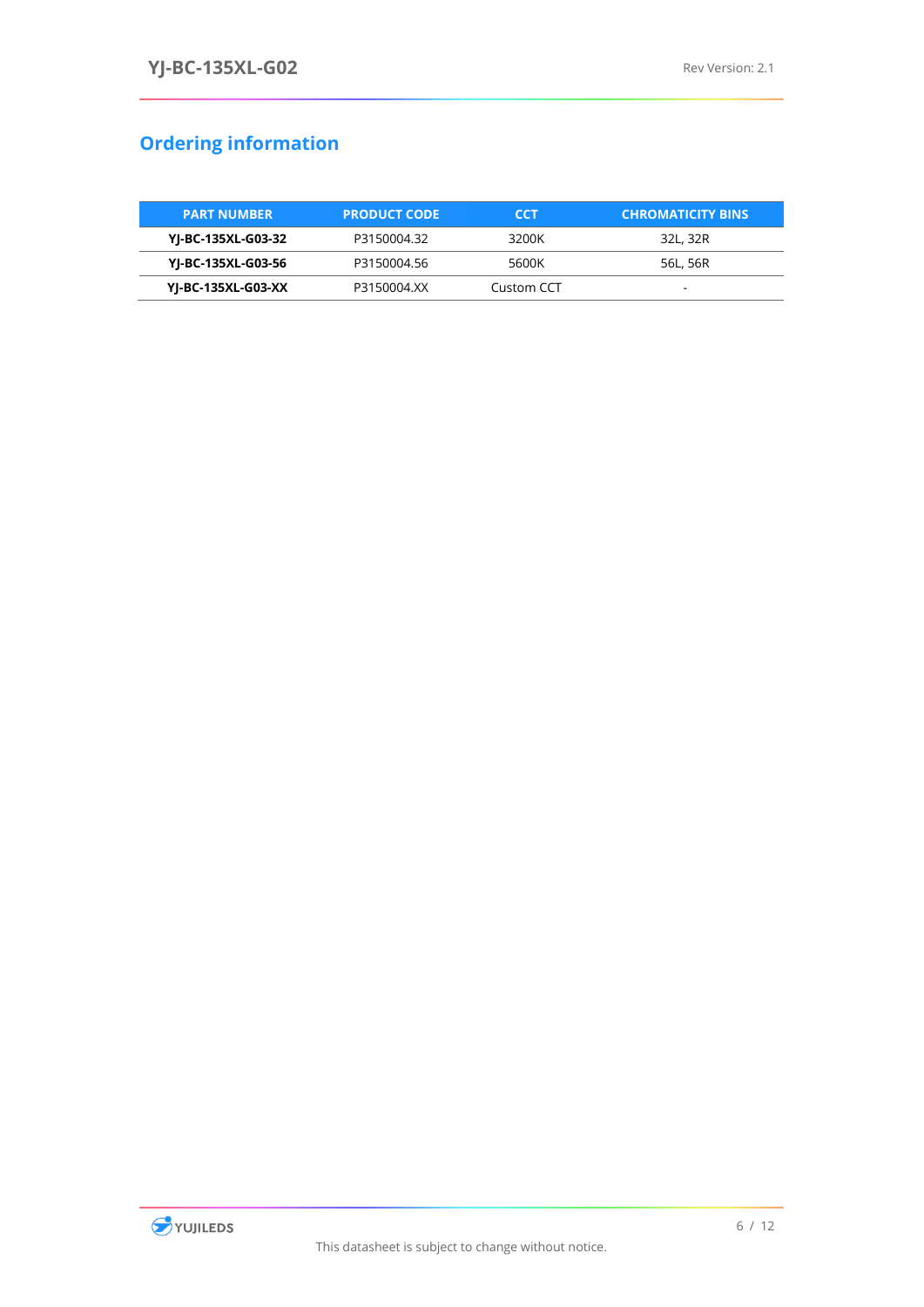# <span id="page-7-0"></span>**Characteristics**

| <b>PARAMETER</b>             | <b>SYMBOL</b>           |                          | <b>VALUE</b> | <b>UNIT</b>              | <b>TOLERANCE</b>         |                                  |  |
|------------------------------|-------------------------|--------------------------|--------------|--------------------------|--------------------------|----------------------------------|--|
|                              |                         | MIN.<br>TYP.             |              | MAX.                     |                          |                                  |  |
| <b>Forward voltage</b>       | $V_F$                   | 14                       | ۰            | 17                       | $\vee$                   | ±0.05                            |  |
| <b>Luminous flux</b>         | $\Phi$ <sub>3200K</sub> | 390                      |              | 450                      | Im                       |                                  |  |
|                              | $\Phi_{5600K}$          | 440                      |              | 510                      |                          |                                  |  |
| <b>Correlated color</b>      | CCT <sub>3200K</sub>    | 3050                     | 3200         | 3350                     | K                        |                                  |  |
| temperature <sup>1</sup>     | CCT <sub>5600K</sub>    | 5300                     | 5600         | 5900                     |                          |                                  |  |
| <b>Color rendering index</b> | Ra                      | 95                       |              |                          |                          | ±1                               |  |
| TCS R9 (CRI red)             | R <sub>9</sub>          | $\overline{\phantom{a}}$ | 90           | ٠                        | $\overline{\phantom{a}}$ | $\overline{\phantom{a}}$         |  |
| Fidelity index <sup>2</sup>  | Rf                      |                          | 92           |                          |                          |                                  |  |
| Gamut index <sup>2</sup>     | Rg                      |                          | 99           |                          |                          |                                  |  |
| <b>TLCI 20123</b>            | ٠                       |                          | 98           |                          | ٠                        | ٠                                |  |
| <b>Reverse current</b>       | Ir.                     | $\overline{\phantom{0}}$ | ۰            | 10                       | μA                       | $\pm 0.1$ (V <sub>r</sub> = 25V) |  |
| <b>View angle</b>            | $2\theta_{1/2}$         |                          | 120          | $\overline{\phantom{a}}$ | <b>Deg</b>               | ±5                               |  |
|                              |                         |                          |              |                          |                          |                                  |  |

<span id="page-7-1"></span>Electrical-optical characteristics ( $T_A = 25^{\circ}$ C, 300mA)

1. Yujileds® promises the chromaticity coordinate tolerance of ±0.0015 (CIE 1931 x,y) based on Yuji standard equipment shall prevail.

2. Defined by the IES TM-30-18 method, this data is for trial.

<span id="page-7-2"></span>3. Defined by the EBU, TLCI is the abbreviation of Television Lighting Consistency Index, this data is for trial.

### Absolute maximum ratings ( $T_A = 25^{\circ}C$ )

| <b>PARAMETER</b>              | <b>SYMBOL</b>                | <b>LIMIT</b> | <b>UNIT</b> |
|-------------------------------|------------------------------|--------------|-------------|
| <b>Power Consumption</b>      | $P_{D}$                      | 5400         | mW          |
| <b>DC Forward Current</b>     | IF.                          | 360          | mA          |
| <b>Reverse Voltage</b>        | $V_{R}$                      | 25           | ٧           |
| <b>Junction Temperature</b>   | T,                           | 125          | °۲          |
| Case Temperature <sup>1</sup> | T,                           | 85           | °C          |
| <b>Operating Temperature</b>  | $\mathsf{T}_{\mathsf{opr}}$  | $-45 - +85$  | °۲          |
| <b>Storage Temperature</b>    | ${\mathsf T}_{\textsf{stg}}$ | $-45 - +85$  | °C          |
| <b>Soldering Temperature</b>  | $\mathsf{T}_{\mathsf{sol}}$  | $260 \pm 5$  | °C          |
| <b>Reflow Cycles Allowed</b>  | ۰                            | C            |             |

1. See page **Dimension**.

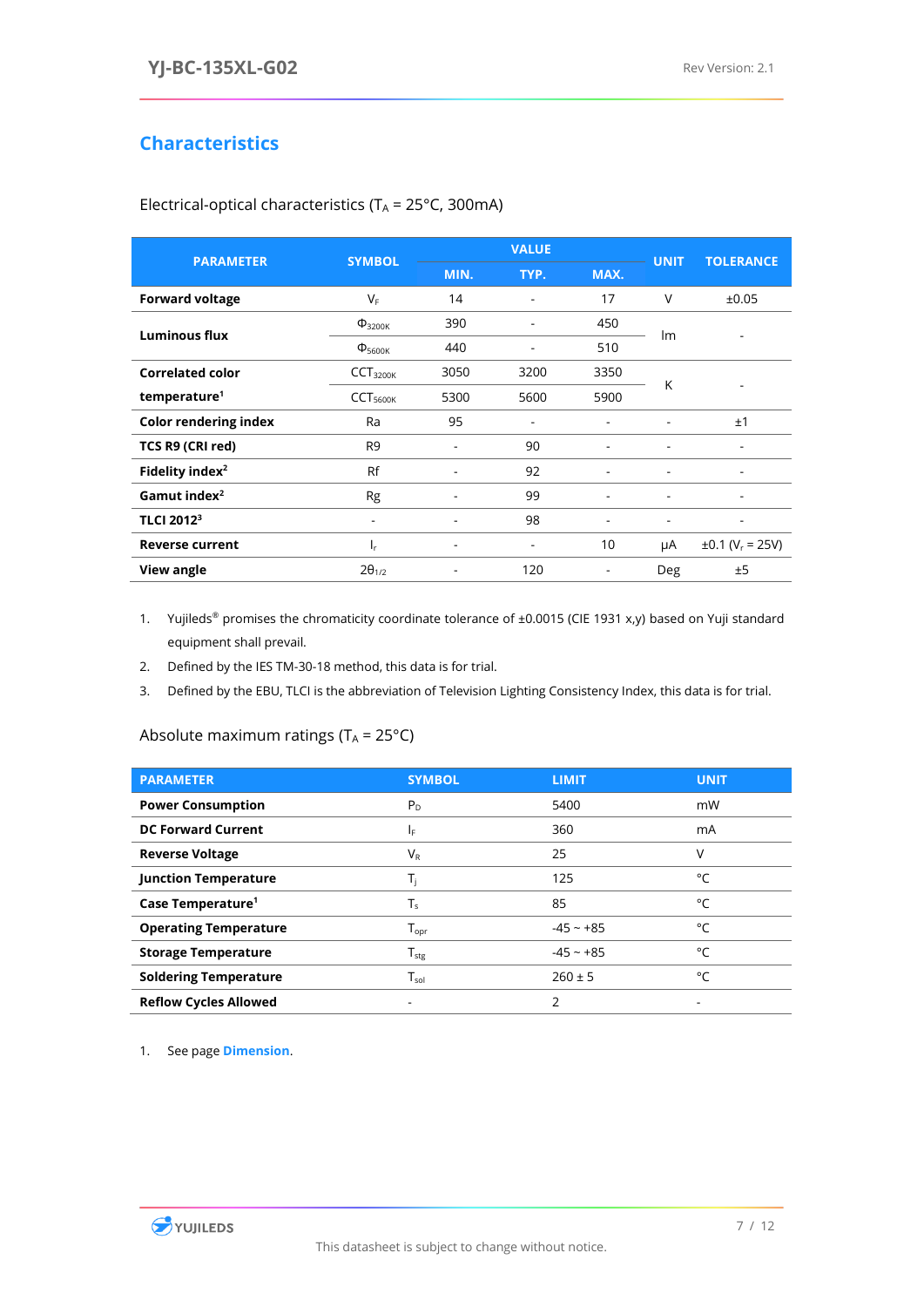# <span id="page-8-0"></span>**Chromaticity group and diagram**

| <b>ICCT</b> | <b>BIN</b> | <b>CIE 1931 COORDINATES</b> |        |                |           |                |           |                |        |
|-------------|------------|-----------------------------|--------|----------------|-----------|----------------|-----------|----------------|--------|
|             |            | X <sub>0</sub>              | Y0     | X <sub>1</sub> | <b>Y1</b> | X <sub>2</sub> | <b>Y2</b> | X <sub>3</sub> | Y3     |
| 3200K       | 32L        | 0.4194                      | 0.4042 | 0.4130         | 0.3882    | 0.4201         | 0.3909    | 0.4269         | 0.4069 |
|             | 32R        | 0.4269                      | 0.4069 | 0.4201         | 0.3909    | 0.4275         | 0.3935    | 0.4347         | 0.4095 |
| 5600K       | 56L        | 0.3237                      | 0.3401 | 0.3243         | 0.3269    | 0.3303         | 0.3320    | 0.3300         | 0.3460 |
|             | 56R        | 0.3300                      | 0.3460 | 0.3303         | 0.3320    | 0.3370         | 0.3378    | 0.3372         | 0.3526 |

## <span id="page-8-1"></span>Chromaticity bins & coordinates

### <span id="page-8-2"></span>CIE 1931 diagram



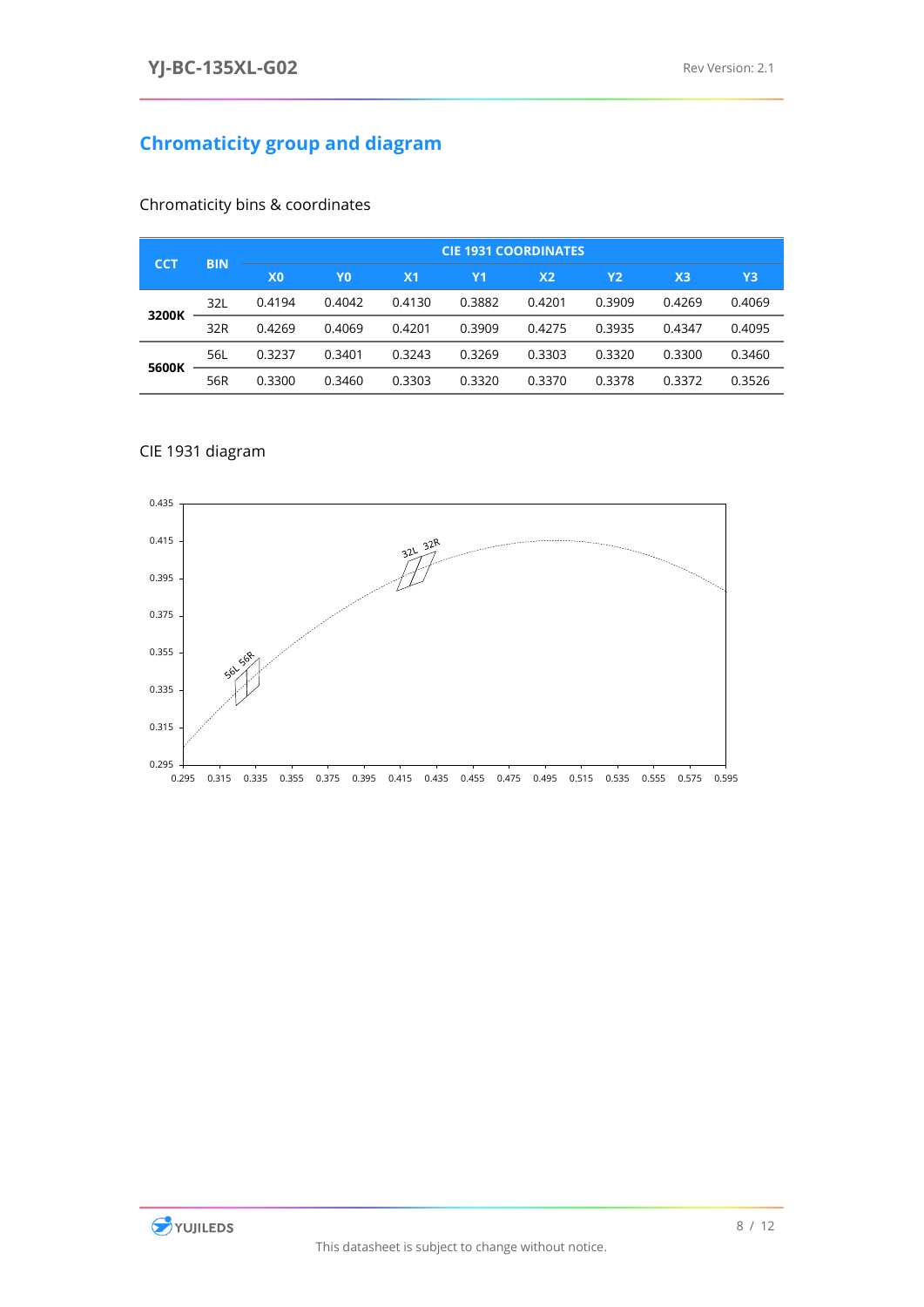### <span id="page-9-0"></span>**Dimension**

All dimensions in mm, tolerance unless mentioned is ±0.1mm.



# <span id="page-9-1"></span>**Characteristic graph**

<span id="page-9-2"></span>Typical spectral power distribution (normalized)





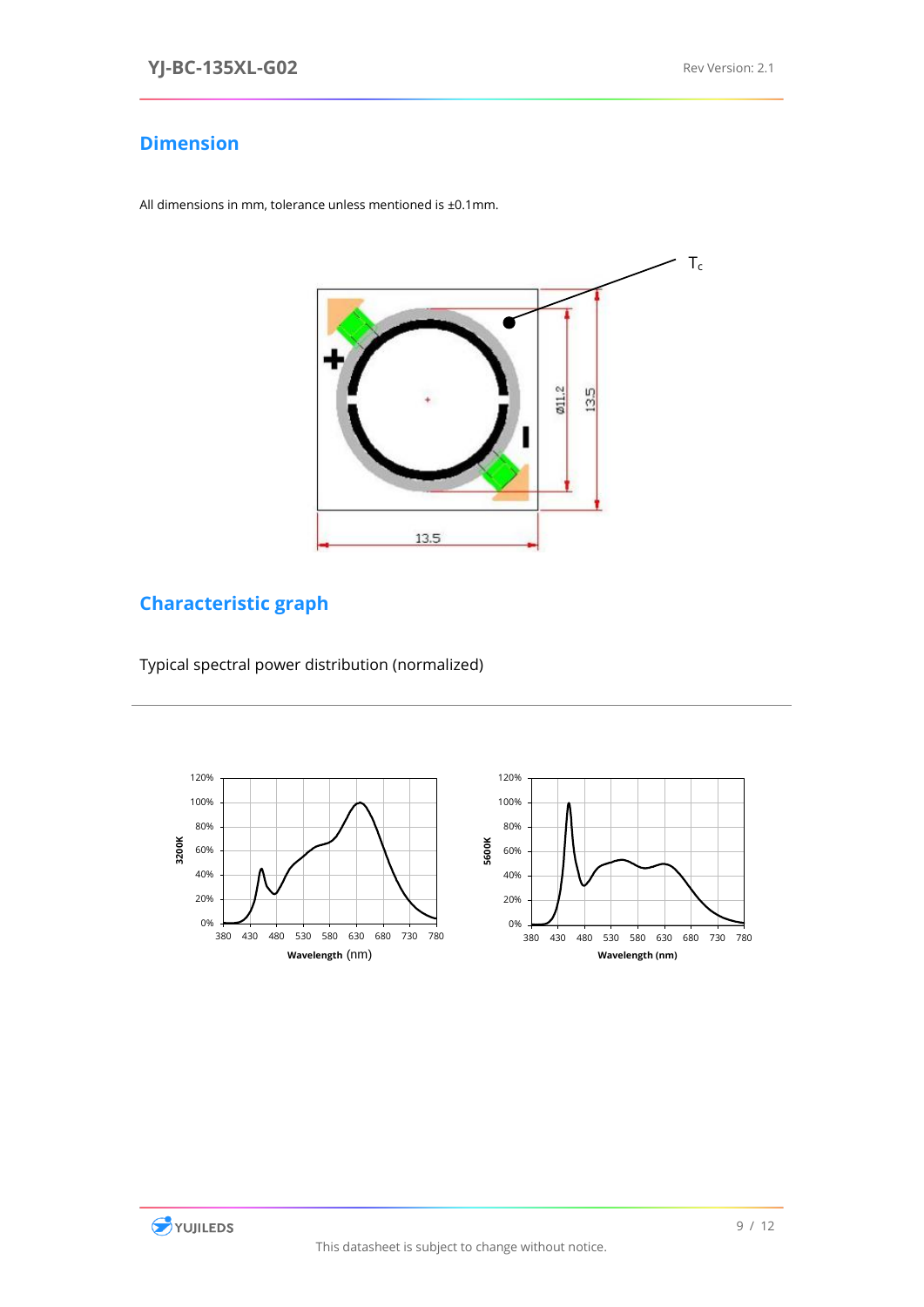# **Characteristic graph**

### <span id="page-10-0"></span>Forward current

All characteristic curves are for reference only and not guaranteed.

<span id="page-10-2"></span><span id="page-10-1"></span>

<span id="page-10-3"></span>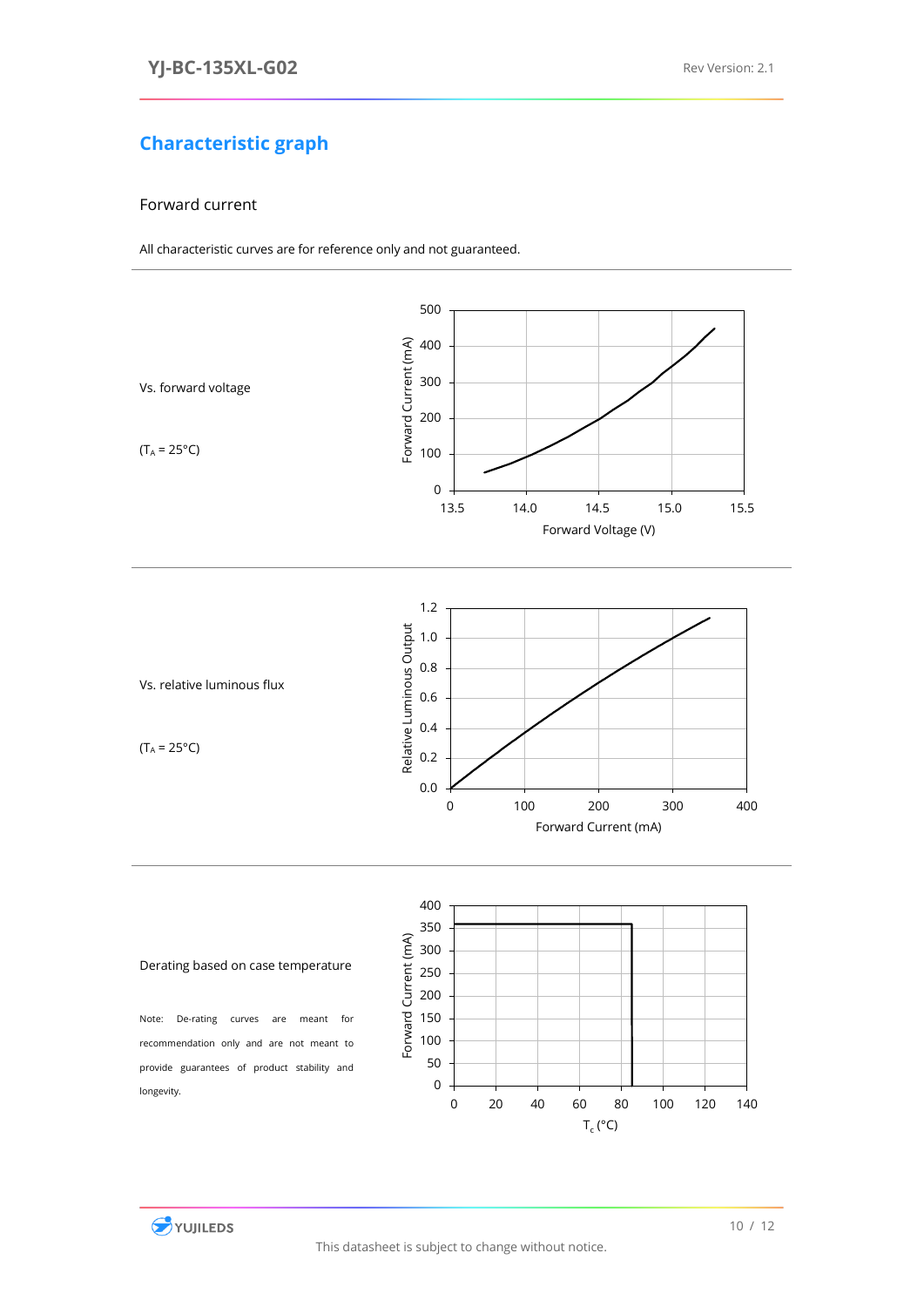# **Characteristic graph**

<span id="page-11-0"></span>Spatial distribution (T<sub>A</sub> = 25°C, I<sub>F</sub> = 300mA)

All characteristic curves are for reference only and not guaranteed.